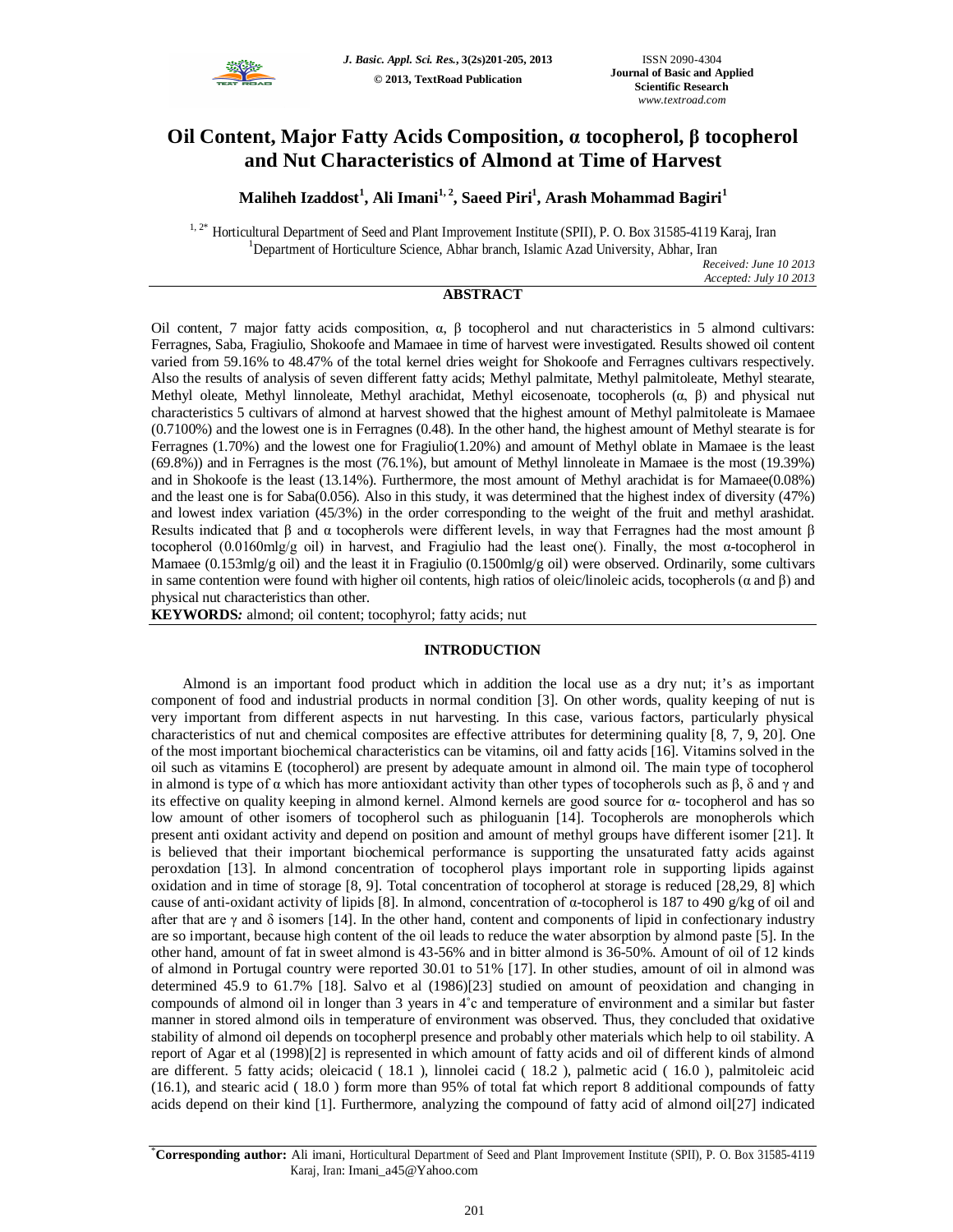that oleic acid ( 68% ) is important fatty acid in present, then linoleic acid ( 25% ), palmetic acid ( 4.7% ) and a litter amount ( 2.3% ) of palmitoleic, stearic and Archidic acid are present. Based on a report Soler *et al*.(1988)[25] kind of acids in pons almond are 6.5% of palmitic acid, 0.5% of palmitoleic acid, 1.5% of stearic acid, 62.5% oleic acid and 29% of linnoleic acid. In several varieties of almond, 15.18-5.465% of palmitic, 2.52- 0.36% of palmitoleic, 3.83-0.8% of stearic, 81.20-50.41% of oleic and 31.13-6.21% of linnoleic acids were determined (6). Linnoleic and oleic acids are as important fatty acids. When amount of oleic acid in samples are 72.5% (Nonpareil) and 9.19% (Cristomorto), amount of linoleic acid will be 13.52% (Cristomorto) and 19.77% (Nonpareil) [18]. Amount of oleic acid (67.6-80.8%) is different of linoleic acid (11.9-24.4%). Furthermore amounts of palmitic acids of the oils were determined between 5.87 %( Tuono) and 67.73% (Nonpareil) [19]. Iranian almond oil indicated the highest amount of myristic and stearic acid (0.4-4.4%) and lowest amount of palmitic acid (6-8.1). In this way, present study was done for investigating oil content, major fatty acids composition, α tocopherol, β tocopherol and nut characteristics of selective almonds at time of harvest.

## **MATERIAL AND METHOD**

In this study oil content, major fatty acids composition, α tocopherol, β tocopherol and nut characteristics of selective almonds at time of harvest was investigated.For oil analyses of fruits of 5 cultivars of almond (Ferragnes, Saba, Fragiulio, Shokoofe and Mamaee) in harvest after homogenized and subjected to extraction for 6 h with petroleum ether (boiling range 30–60 ◦C) in a Soxhlet apparatus. The extracted oil was dried over anhydrous sodium sulphate and the solvent was removed under reduced pressure in a rotary film evaporator. Oil percentages were determined by method of Zacheo et al (2000)[8]. The HPLC system used for determination of tocopherols content was determined using the method of Kodad et al.(2011)[16].Fatty acid composition for kernel oils was determined using a fatty acid methyl ester method as described by Ozcan et al (2011)[19]. The oil was extracted three times for 2 g air-dried seed sample by homogenization with petroleum ether. The oil samples (5–100 mg) were converted to its fatty acid methyl esters (FAME).The methyl esters of the fatty acids (1µl) were analyzed in a gas chromatography (Shimadzu GC-2010) equipped with a flame ionizing detector (FID), a fused silica capillary column ( $60m \times 0.25mm$  i.d.; film thickness 0.20 $\mu$ m). It was operated under the following conditions: oven temperature program, 90 °C for 7min (raised to 240 °C at a rate 5 °C/min and then kept at 240 ◦C for 15 min); injector and detector temperatures, 260 and 260 ◦C, respectively; carrier gas, nitrogen at flow rate of 1.51 ml/min; split ratio, 1/50µl/min. A Standard fatty acid methyl ester mixture (Sigma Chemical Co.) was used to identify sample peaks. Commercial mixtures of fatty acid methyl esters were used as reference data for the relative retention times [5]. also Data from an experiment as randomized complete block design(RCBD) in triplicate and using SAS software for statistical analysis and means comparison by Duncan Multiple Range Test, and drawing diagrams using Mini-Tab software version 16 2.2 version was done.

## **RESULTS AND DISCUSSION**

Obtained results of variance analyze of oil, 7 fatty acids; Methyl palmitate, Methyl palmitoleate, Methyl stearate, Methyl oleate, Methyl linnoleate, Methyl arachidat, Methyl eicosenoate, tocopherols(α, β) and physical nut characteristics of 5 cultivars of almond at harvest are presented in Table 1.

| <b>S.V.</b>        | DF            |                  |                     |                      | una actoristico  | $\mathbf{u}$ |                    |              |            | <b>MS</b>               |                                                                  |                       |                       |                       |                          |                       |                            |                      |              |
|--------------------|---------------|------------------|---------------------|----------------------|------------------|--------------|--------------------|--------------|------------|-------------------------|------------------------------------------------------------------|-----------------------|-----------------------|-----------------------|--------------------------|-----------------------|----------------------------|----------------------|--------------|
|                    |               | Weight<br>kernel | thickness<br>kernel | kernel<br>width      | length<br>kernel | Weight<br>mu | thickness<br>nur   | nut width    | mut length | tocophero<br>ė.         | tocophero<br>ಕ್                                                  | eicosenoat<br>%Methyl | arachidat<br>%Methyl  | linnoleate<br>%Methyl | %Methyl<br><b>oleate</b> | %Methyl<br>stearate   | palmitolea<br>%Methyl      | palmitate<br>%Methyl | $\log$       |
| Cultivar           | $\rightarrow$ | $0.476**$        | **166.6             | $10.979*$            | $65.735*$        | $8.876**$    | $17.988*$<br>₩     | 35.140*<br>× | 134.755    | $0.001**$               | $\begin{array}{c} * \ast \ast \\ 8 \ast \ast \end{array}$ 000000 | $0.00002$             | $0.0003*$             | 18.995*<br>∗          | $17.459*$                | $0.153**$             | $0.02781$ $$\mbox{\,0\,}$$ | 0.0221n              | 52.007*      |
| <b>Replication</b> | $\mathcal{L}$ | 0.044ns          | 1.016ns             | $1.601\,\mathrm{ns}$ | 1.512ns          | 0.363ns      | $0.072\mathrm{ns}$ | 3.317ns      | 3.559ns    | 0.00006<br>$\mathbf{n}$ | 0.00002<br>$n_{\rm s}$                                           | 0.00002<br>$\rm ns$   | 0.0002<br>$_{\rm ns}$ | 9.316 ns              | 10.843<br>$\mathbf{m}$   | 0.0135<br>$_{\rm ns}$ | 0.01922<br>$0 \mathrm{ns}$ | 2.9954<br>nsn        | 22.955<br>ns |
| Error              | ${}^{\circ}$  | 0.014            | 0.131               | 4.477                | $^{1.98}\,$      | $0.122\,$    | $1.371\,$          | 3.35         | 2.749      | $80 - 18$               | 80-E6                                                            | 00000<br>$\sqrt{00}$  | 0.0003                | $0.304\,$             | $t6t.0$                  | $100.0$               | 65000                      | 60550                | $0.362\,$    |
| <b>C.V.</b>        |               | 22.21            | 20.12               | 18.21                | 17.44            | 47.66        | 16.9               | 16.36        | 18.36      | 15.99                   | 15.15                                                            | 16.68                 | 15.21                 | 16.44                 | 3.46                     | 14.42                 | 20.76                      | 13.41                | 7.73         |

Table 1 Analyze Variance of oil 7 of fatty acids, α- tocopherol, β- tocopherol and physical nut characteristics of 5 cultivars of almond at harvest

\*\*: in 1% significant;\*: in 5% significant; ns: no significant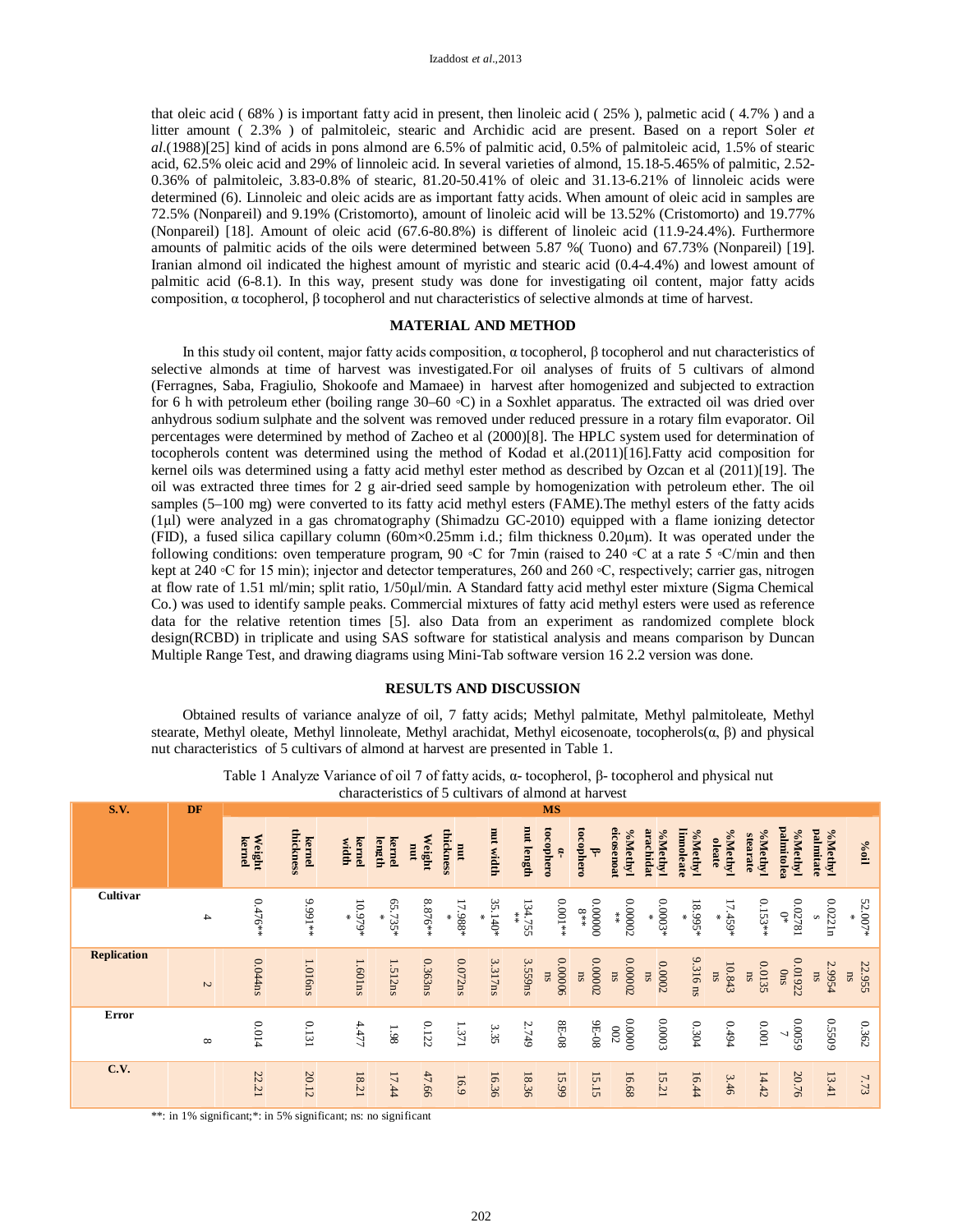In the other hand, obtained results of comparing the average of effect of cultivar on amount of of oil, 7 fatty acids; Methyl palmitate, Methyl palmitoleate, Methyl stearate, Methyl oleate, Methyl linnoleate, Methyl arachidat, Methyl eicosenoate and tocopherols( $\alpha$  and  $\beta$ ) and physical nut characteristics 5 cultivars of almond at harvest are presented in Table 2.

Table 2 Oil, 7 of fatty acids, α- tocopherol , β- tocopherol and physical nut characteristics of 5 cultivars of almond at harvest

| <b>Cultivar</b> | Mean     |                                                        |                               |                                |                       |            |              |                 |          |          |                   |                                  |           |            |                                                  |                                           |                 |               |
|-----------------|----------|--------------------------------------------------------|-------------------------------|--------------------------------|-----------------------|------------|--------------|-----------------|----------|----------|-------------------|----------------------------------|-----------|------------|--------------------------------------------------|-------------------------------------------|-----------------|---------------|
|                 | Woil     | SK <sub>0</sub><br>Methyl palmi<br>$\overline{\sigma}$ | %<br>Methyl palmi<br>itoleate | %<br>Methy <sup>1</sup><br>ate | %<br>Methyl<br>oleate | S,<br>lyth | Se<br>Methyl | %Methyl<br>oate | þ<br>Ĕ   | ö,       | $\Xi$<br>ಕ<br>gth | $\Xi$<br>$\overline{ }$<br>width | nut thick | Weight nut | kem<br>$\bar{c}$<br>$\ensuremath{\text{length}}$ | $\overline{\mathbf{z}}$<br>cemel<br>width | kemel thickness | Weight kernel |
| <b>Fragness</b> | 59.166a  | 6.490a                                                 | 0.460b                        | .700a                          | 76.857a               | 14.137c    | 0.0750a      | 0.023a          | 0.016a   | 0.016a   | 38.670a           | 22.567a                          | 14.827b   | 3.917b     | 25.607b                                          | 13.617a                                   | 8.467b          | 1.237b        |
| <b>Mamaee</b>   | 57.485ab | 6.4633a                                                | 0.7100a                       | .6500ab                        | 71.2700b              | 19.8567a   | 0.0800a      | 0.0220a         | 0.0167a  | 0.0167a  | 36.7067s          | 24.9467a                         | 18.1533a  | 5.1900a    | 30.1700a                                         | 14.8167a                                  | 11.2933b        | 1.7233a       |
| Saba            | 57.0263b | 6.4867a                                                | 0.5000ab                      | 1.3000c                        | 75.6000a              | 16.4867b   | 0.0567b      | 0.0180b         | 0.0133b  | 0.0133b  | 36.9167a          | 21.7667a                         | 13.2767bc | 2.3400c    | 27.4567ab                                        | 12.90000a                                 | 7.3267c         | 1.1233b       |
| Fragiulio       | 54.9113c | 6.3033a                                                | 0.5400ab                      | 1.2000d                        | 75.7233a              | 16.1933b   | 0.0660ab     | 0.0160c         | 0.0130b  | 0.0130b  | 38.6700a          | 22.6333a                         | 14.3100bc | 4.6433ab   | 27.5067ab                                        | 13.7900a                                  | 6.7167c         | 1.2500b       |
| Shokoofe        | 48.4770d | 6.5200a                                                | 0.6300ab                      | 1.6100b                        | 77.3900a              | 13.4100c   | 0.0750a      | 0.0190b         | 0.0150ab | 0.0150ab | 23.1333b          | 15.80000b                        | 11.4900c  | 1.0133d    | 17.8700c                                         | 9.7867a                                   | 7.3500c         | 0.6067c       |

Mean with the same letter are not significantly different at p=0.05using Duncan's multiple range test

Also in Table 3 parameters for describe examined characteristics of selected almond cultivars including the minimum, maximum, standard deviation, average and index of diversity has been showed

|  |  | Table 3 Description examined characteristics of selected almond cultivars at harvest using different parameters |  |  |  |  |
|--|--|-----------------------------------------------------------------------------------------------------------------|--|--|--|--|
|  |  |                                                                                                                 |  |  |  |  |

| <b>Variable</b>            | <b>Minimum</b> | <b>Maximum</b> | <b>Mean</b> | St.Dev.  | <b>Diversity</b><br>Index $(\% )$ |
|----------------------------|----------------|----------------|-------------|----------|-----------------------------------|
| $Oil\%$                    | 46.16          | 61.02          | 55.41       | 4.28     | 7.72                              |
| <b>Methyl palmitate</b>    | 4.770          | 7.870          | 6.453       | 0.865    | 13.40                             |
| <b>Methyl palmitoleate</b> | 0.3000         | 0.7400         | 0.5720      | 0.1188   | 20,76                             |
| <b>Methyl stearate</b>     | 1.1600         | 1.7200         | 1.4920      | 0.2151   | 14.41                             |
| <b>Methyl oleate</b>       | 69.400         | 1.7200         | 75.368      | 2.611    | 3.46                              |
| <b>Methyl linoleate</b>    | 12.450         | 21.420         | 16.017      | 2.633    | 16.30                             |
| <b>Methyl arachidate</b>   | 0.04000        | 0.08300        | 0.07053     | 0.01073  | 3.45                              |
| <b>Methyl eicosenoate</b>  | 0.014000       | 0.025000       | 0.019600    | 0.003269 | 16.84                             |
| <b>Beta tocopherol</b>     | 0.012000       | 0.019000       | 0.014800    | 0.002242 | 15.14                             |
| Alpha tocopherol           | 0.10100        | 0.15800        | 0.12720     | 0.02034  | 15.99                             |
| Nut length                 | 22.06          | 42.13          | 34.70       | 6.37     | 18.33                             |
| Nut width                  | 14.180         | 26.310         | 21.543      | 3.525    | 36.16                             |
| <b>Nut thickness</b>       | 10.810         | 20.230         | 14.413      | 2.436    | 16.90                             |
| <b>Nut Weight</b>          | 1.000          | 5.290          | 3.421       | 1.630    | 47.64                             |
| <b>Kernel length</b>       | 16.79          | 31.98          | 25.72       | 4.49     | 17.45                             |

In respect to Table 1, it can be said that, there are no significant difference between cultivar effect on amount of Methyl palmitate and kernel width but in others (oil, Methyl stearate, Methyl oleate, Methyl linnoleate, Methyl arachidat,  $\alpha$  and  $\beta$  tocopherol and physical nut characteristics including nut length, nut width, nut thickness, nut weight, kernel length, kernel width, kernel thickness and kernel Weight) there are significant difference. Thus, the most amount of these for nut length, nut width, nut thickness , nut weight, kernel length, kernel width, kernel thickness and kernel Weight are respectively, 39.70mm, 24.94 cm, 18.15 mm, 5.19g, 30.17mm, 14.81mm and 1.22g in Shokoofe and the least one in Mamaee are respectively 24.13mm, 15.80 cm, 11.49 mm, 1.03g, 17.87mm, 9.78mm and 0.60g (Table 3).Also, the most amount of kernel thickness in Mamaee(11.29mm) and the least one in Fragiulio (6.17mm) was observed(Table 2). Similar reports are showed that effect of kernel on oil content, major fatty acid composition and tocopherols in seeds of almond cultivars was various due to variety type and climate conditions in way that in some of years, Linoleic acid was increased, while, Oleic acid was decreased in samples [6].

In the other hand, obtained results of oil in 5 cultivars in Table 1 have showed significant difference, while Methyl palmitate doesn't have significant difference at all. The highest amount of oil in Ferragnes (59.16%) and the lowest in Shokoofe (48.47%) are indicated corresponded to above Table 2, the highest amount of Methyl palmitate is in Shokoofe (6.52%) and the lowest in Fragiulio (6.3%).but base on statically their between don't have significant difference.

Furthermore, the highest amount of Methyl palmitoleate is Mamaee(0.7100%) and the lowest one is in Ferragnes (0.48). In the other hand, the highest amount of Methyl stearate is for Ferragnes (1.70%) and the lowest one for Fragiulio(1.20%) and amount of Methyl oblate in Mamaee is the least (69.8%) (Table 2) and in Ferragnes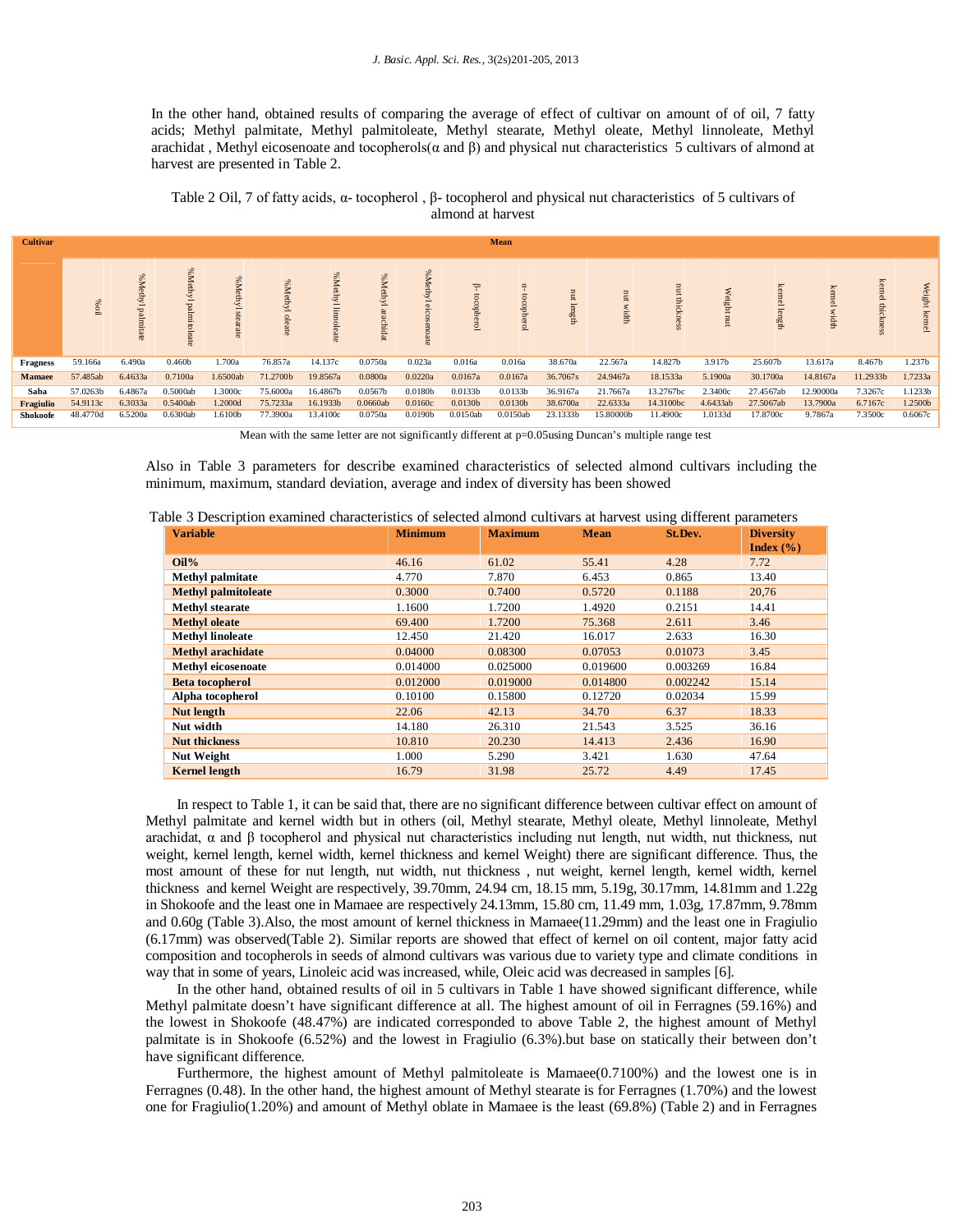is the most (76.1%), but amount of Methyl linnoleate in Mamaee is the most (19.39%) and in Shokoofe is the least (13.14%). Furthermore, the most amount of Methyl arachidat is for Mamaee(0.08%) and the least one is for Saba(0.056).

Results in Table 2 indicated that  $\beta$  and  $\alpha$  tocopherols were different levels, in way that Mamaee had the most amount β tocopherol (0.0167 mlg/g oil) in harvest, and Fragiulio had the least one(0.130). Finally, the most  $α$ tocopherol in Mamaee (0.153mlg/g oil) and the least it in Fragiulio (0.1500mlg/g oil) were observed. Results of this experiment the same with George et al (2002) and Salvo et al (1997)[24] reports that they indicated oil content affected by different factors specially genotype in almond and other oily seed crops. In way that, in 64 genotypes of cabbage, oil content was reported between 39.9% to 44.6% (Ahuja et al., 1989) and in 36 genotype of blackcurrant between 11% to 19% [22]. Also obtained results of this study are in line to results which obtained by other researchers about fatty acids, such as Abdallah et al. (1998)[1] and Martin carratula et al. (1998)[17] on Oleic, Linnoleic, Palmetic, Palmitoleic, and Stearic acids by more than 95% of total fat on the other hand [26] et al. (1988) reported that pons almond includes 6.5% of Palmitic acid, 0.5% Palmitoleic acid, 1.5% Stearic acid, 62.5% Oleic acid and 29% Linoleic acid. Shi et al. (1999) by fatty acids analising on almond oil concluded that Oleic acid (68%) is on important fatty acid and then Linoleic acid (25%), Palmitic acid (4.7%) and afew amount of (2.3%) Palmitoleic, stearic and archidic acid. Askin et al (2007)[6] proved that Oleic acid is important fatty acid. Because in a research they found that 15.78-5.46% Palmitic, 2.52-0.36% Palmitoleic, 3.83-0.8% Stearic, 81.20-50.41% Oleic and 37.13- 6.21% Linoleic acid. While, Oleic acid in samples are 72.5% (non-paryle) and (79.9%) (cristomorto) and Linnoleic acid is 13.52% (cristomorto) and (19.77%) (non-paryle). Nour bakhshiyan and Mardani (2011) reported that main fatty acids in almond are: Oleic (18:1), Linoleic (18:2), Palmitic (16:1), Stearic (18:0) and Palmitoleic (16:1). Mehran And and Filsoof (1974) [18] observed that Oleic (67.6-80/8%) and Linoleic acid (11.9-24/4%) based on different condition and cultivars are different, which was seen in our experiment. Su et al. (2001) and Zacheo et al (2000)[8] indicated that total concentration of tocopherol at storage is decreased for antioxidants activity in kernels that corresponded with our results. Kodad et al (2006)[14] indicated that in almond, concentration of α-tocopherol is 187 to 490 mg /kg of oil and them are for δ, γ for its confidence, similar founding's by Rape seed and by Goffman and Becker (2001)[11] were obtained our results are also same.

In respect to Table 3, it was found that the highest and the lowest standard deviation are related to the amount of oil (47.64%) and tocopherol-beta (0.0022 mg/g oil). On the other hand, diversity index is the most important among the indexes, which is important in helping to breeder for select in breeding programs. Hence the highest index of diversity (47.64%) and lowest index variation (3.45%) in the order corresponding to the weight of the fruit and methyl arashidat was obtained. These results of the experiment presented have shown that some almond cultivars in same growth conditions were found with higher Oil content, major fatty acids composition,  $\alpha$ tocopherol, β tocopherol in the company of suitable nut characteristics that could be used as index in almond breeding program to improvement almond quality [Socias i Company et al., 2008; Socias i Company et al.,2010]. Also, the fatty acid composition of kernel oils not only gives good information about the further use of the kernels or the oil but also is decisive for the nutritional or technical application [11].

#### **CONCLUSION**

At present study, oil and 7 fatty acids, α tocopherol, β tocopherol and physical nut characteristics including nut length, nut width, nut thickness , nut weight, kernel length, kernel width, kernel thickness and kernel Weight in 5 cultivars of almond were different; depend on type of variety. Totally, it can be said that all cultivars of almond have many oil but for 7 fatty acids, it was concluded that 3 fatty acids means Methyl oleate, Methyl linnoleate and Methyl palpitate were more. According to the results, some cultivars in same contention were found with higher oil contents, high ratios of oleic/linoleum acids, alpha tocophyrol, beta tocophyrol content and different physical nut characteristics than others.

Therefore, obtainable to genotypes and cultivars with high fat content can be used in almond breeding program to obtain new cultivars with high oil content, satisfying the industrial and consuming sectors.

#### **REFERENCES**

- 1. Abdallah, A., Ahumada, M.H., Gradziel T.M. (1998): Oil content and fatty acid composition of almond kernels from different genotypes and California production regions, Journal of the American Society for Horticultural Science, 123:1029–1033.
- 2. Agar, N. Kaska & Kafkas S. (1998): Effect of different ecologies on the fat content and faty acid composition of different Pistacia vera varieties grown in different parts of Turkey, A*cta Horticulturae* 419:54-87.
- 3. Agunbiade, S.O., Olanlokun, J.O. (2006): Evaluation of some nutritional characteristics of Indian almond (*Prunus amygdalus*) nut, Pakistan Journal of Nutrition, 5 (4): 316-318.